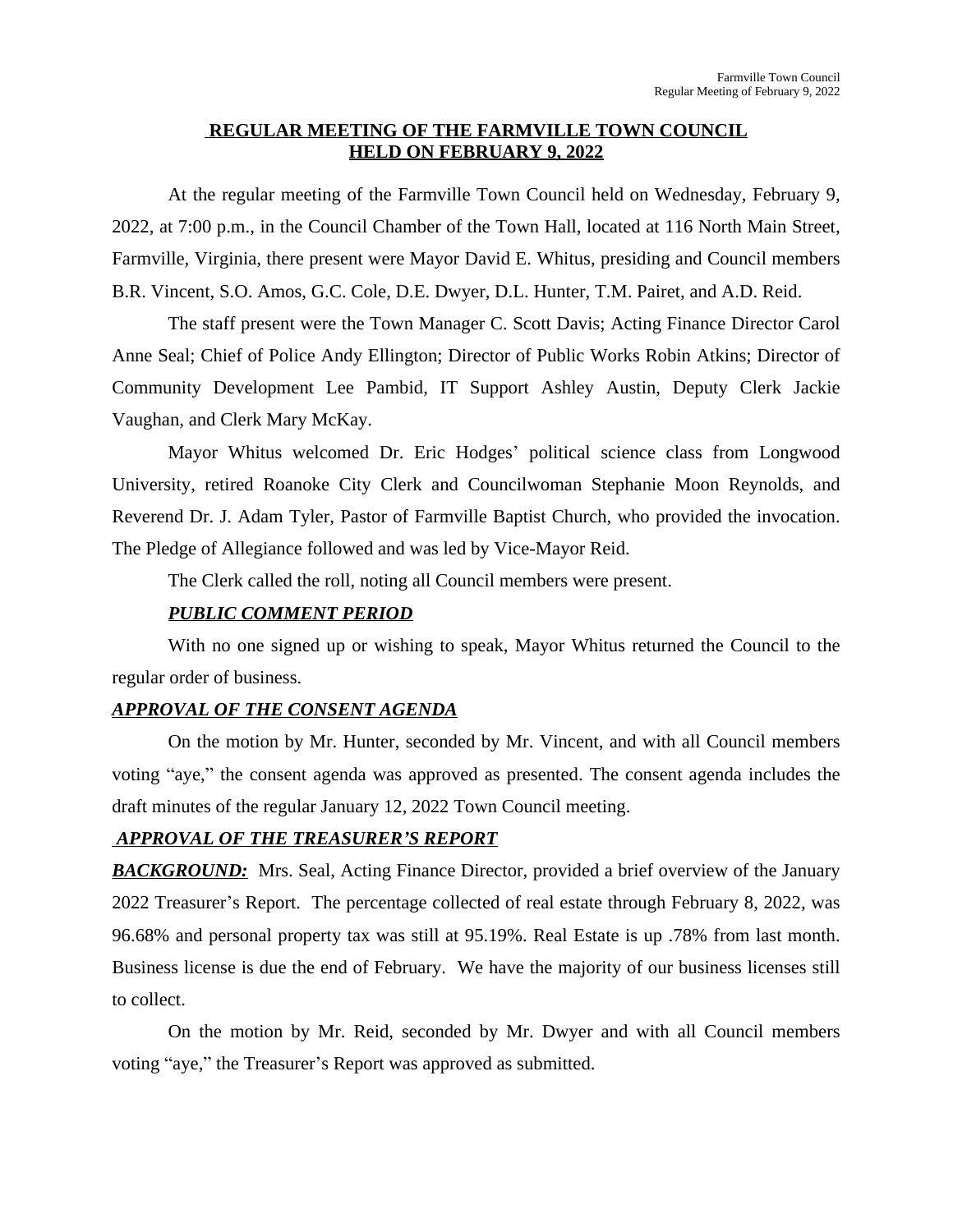## TOWN OF FARMVILLE<br>TREASURER'S REPORT OF CASH RECEIPTS AND DISBURSEMENTS FOR THE MONTH OF JANUARY 2022

| <b>FUND</b>             | <b>FUND</b>                | <b>BALANCE</b> | NET               | <b>BALANCE</b> |  |  |  |
|-------------------------|----------------------------|----------------|-------------------|----------------|--|--|--|
| <b>NUMBER</b>           | <b>TITLE</b>               | 1/1/2022       | CHANGE            | 1/31/2022      |  |  |  |
| UNRESTRICTED FUNDS      |                            |                |                   |                |  |  |  |
| 10                      | <b>GENERAL FUND</b>        | 1,011,598.54   | $-278,810.69$     | 732,787.85     |  |  |  |
| 15                      | ST MAINT FUND              | 1,045,385.30   | $-101.633.54$     | 943,751.76     |  |  |  |
| 40                      | <b>WATER FUND</b>          | 1,735,926.96   | 33.452.14         | 1,769,379.10   |  |  |  |
| 42                      | <b>SEWER FUND</b>          | 1,833,877.75   | 66.622.40         | 1,900,500.15   |  |  |  |
| 44                      | <b>TRANSPORTATION FUND</b> | 1,075,014.70   | $-42,780.18$      | 1,032,234.52   |  |  |  |
| 45                      | AIRPORT FUND               | 216.110.25     | $-759.38$         | 215,350.87     |  |  |  |
| <b>TOTAL</b>            | UNRESTRICTED FUNDS         | \$6,917,913.50 | $-$ \$ 323,909.25 | \$6,594,004.25 |  |  |  |
| <b>RESTRICTED FUNDS</b> |                            |                |                   |                |  |  |  |

| 10                     | ARPA-COVID FUNDS             | 4.073.091.22    | 566.76       | 4,073,657.98                   |
|------------------------|------------------------------|-----------------|--------------|--------------------------------|
| 10                     | <b>ENHANCED 911-WIRELESS</b> | 604.183.75      | 9,380.28     | 613,564.03                     |
| 10                     | E911-RESERVE                 | 351.107.65      | 44.73        | 351, 152.38                    |
| 10                     | <b>LIBRARY TRUST</b>         | 129,432.61      | 16.49        | 129,449.10                     |
| 10                     | <b>SET ASIDE ACCOUNT</b>     | 1,106,553.90    | 150, 156, 38 | 1,256,710.28                   |
| 10                     | CAPITAL IMPROVEMENTS ACCOUNT | 40,620.77       | 5.17         | 40,625.94                      |
| 10                     | E-CITATION                   | 15.541.19       | 376.02       | 15.917.21                      |
| 10                     | <b>MEDICAL COMPENSATION</b>  | 481,581.40      | $-27.939.17$ | 453,642.23                     |
| 61                     | <b>PAULETTE FUND</b>         | 644.70          | 0.00         | 644.70                         |
| 70                     | <b>NARCOTICS FUND</b>        | 2.607.42        | 0.33         | 2,607.75                       |
| 70                     | <b>TASK FORCE</b>            | 536.65          | 641.83       | 1,178.48                       |
| <b>TOTAL</b>           | <b>RESTRICTED FUNDS</b>      | \$6,805,901.26  | \$133,248.82 | \$6,939,150.08                 |
| <b>TOTAL ALL FUNDS</b> |                              | \$13,723,814.76 |              | $-190,660.43$ \$ 13,533,154.33 |
|                        |                              |                 |              |                                |

#### UNRESTRICTED FUNDS - ACCOUNTED FOR AS FOLLOWS:

| 0.01           |
|----------------|
| 2,500.00       |
| 500.00         |
| 0.00           |
| 626.731.94     |
| 271.259.42     |
| 5,693,012.88   |
| \$6.594,004.25 |
|                |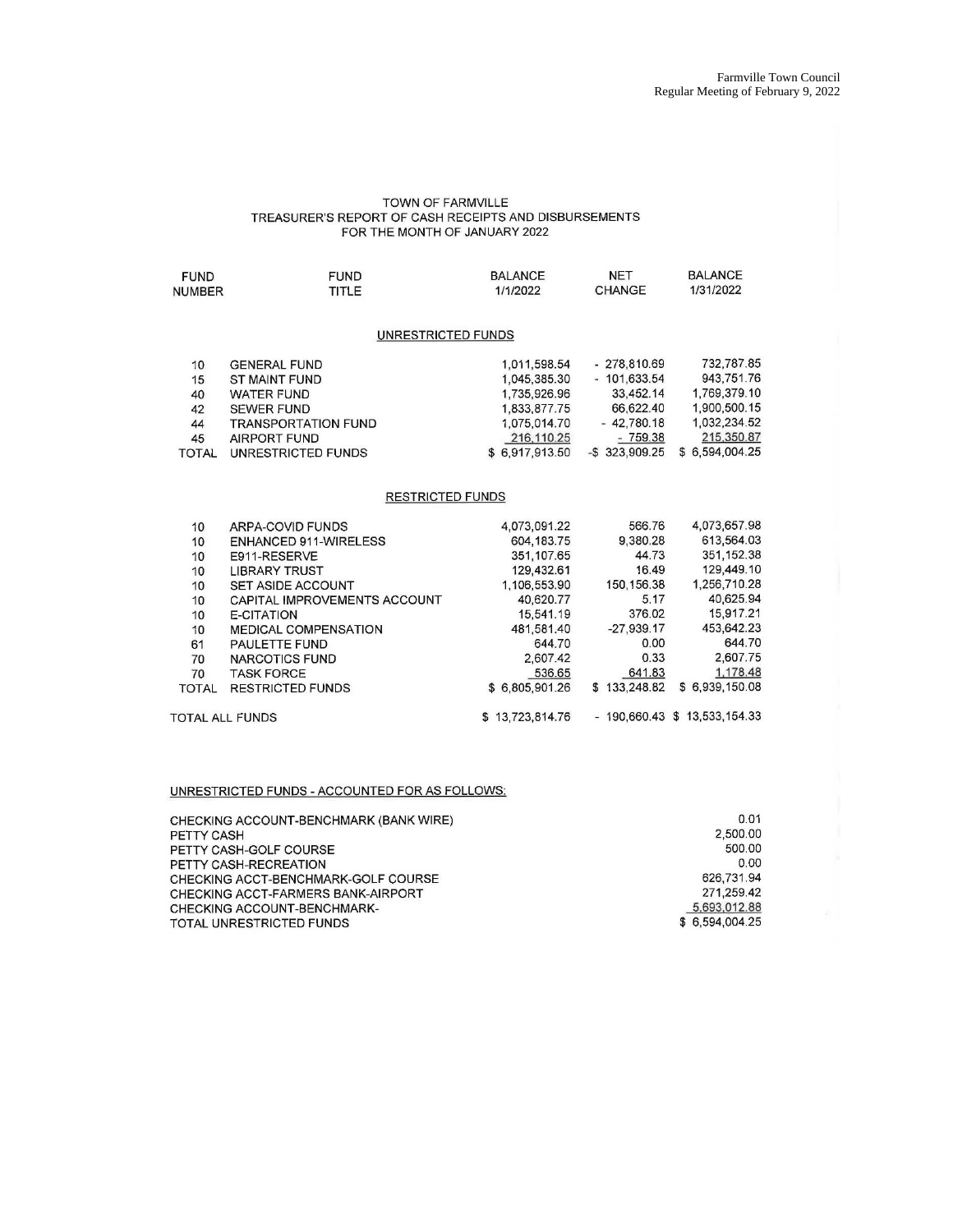RESTRICTED FUNDS - ACCOUNTED FOR AS FOLLOWS:

| INTEREST CHECKING-BENCHMARK-ARPA-COVID FUNDS              | 4,073,657.98   |
|-----------------------------------------------------------|----------------|
| MONEY MARKET - BENCHMARK - 911 WIRELESS                   | 613,564.03     |
| INTEREST CHECKING-BENCHMARK-E911 RESERVE                  | 351, 152.38    |
| INTEREST CHECKING-BENCHMARK-LIBRARY                       | 129,449.10     |
| INTEREST CHECKING-BENCHMARK-SET ASIDE ACCOUNT             | 1.256,710.28   |
| INTEREST CHECKINGS-BENCHMARK-CAPITAL IMPROVEMENTS ACCOUNT | 40.625.94      |
| INTEREST CHECKING-FARMERS BANK-E-CITATION ACCOUNT         | 15,917.21      |
| INTEREST CHECKING-BENCHARK-MEDICAL COMPENSATION           | 453.642.23     |
| PASSBOOK SAVINGS - BENCHMARK - PAULETTE TRUST FUND        | 644.70         |
| INTEREST CHECKING-BENCHMARK - NARCOTICS FUND-STATE        | 2,607.75       |
| INTEREST CHECKING-BENCHMARK - NARCOTICS FUND-FEDERAL      | 0.00           |
| INTEREST CHECKING-BENCHMARK-TASK FORCE                    | 1.178.48       |
| <b>TOTAL RESTRICTED FUNDS</b>                             | \$6,939,150.08 |

RESPECTFULLY SUBMITTED:

Ar Seal

# *REQUEST APPROVAL OF TOWN'S 2020-2021 AUDIT BY BROWN EDWARDS & COMPANY, LLP*

**BACKGROUND:** Mr. Davis explained the requirement that Council needs to approve the audit from the January 12, 2022 meeting as this was not done. The audit was presented but there was no formal vote for acceptance.

On the motion by Mr. Cole, seconded by Mr. Hunter, and with all Council members voting "aye," the motion was approved to accept the Town's 2021-2021 Audit as presented by Brown Edwards & Company, LLP.

#### *APPOINTMENT TO THE BOARD OF ZONING APPEALS*

**BACKGROUND:** The Personnel Committee met on February 2, 2022, to discuss applications received for a vacancy on the Board and agreed to recommend to Council the appointment of Zachary Preston to the Board of Zoning Appeals. Town Manager provided a verbal report of the Personnel Committee's recommendation.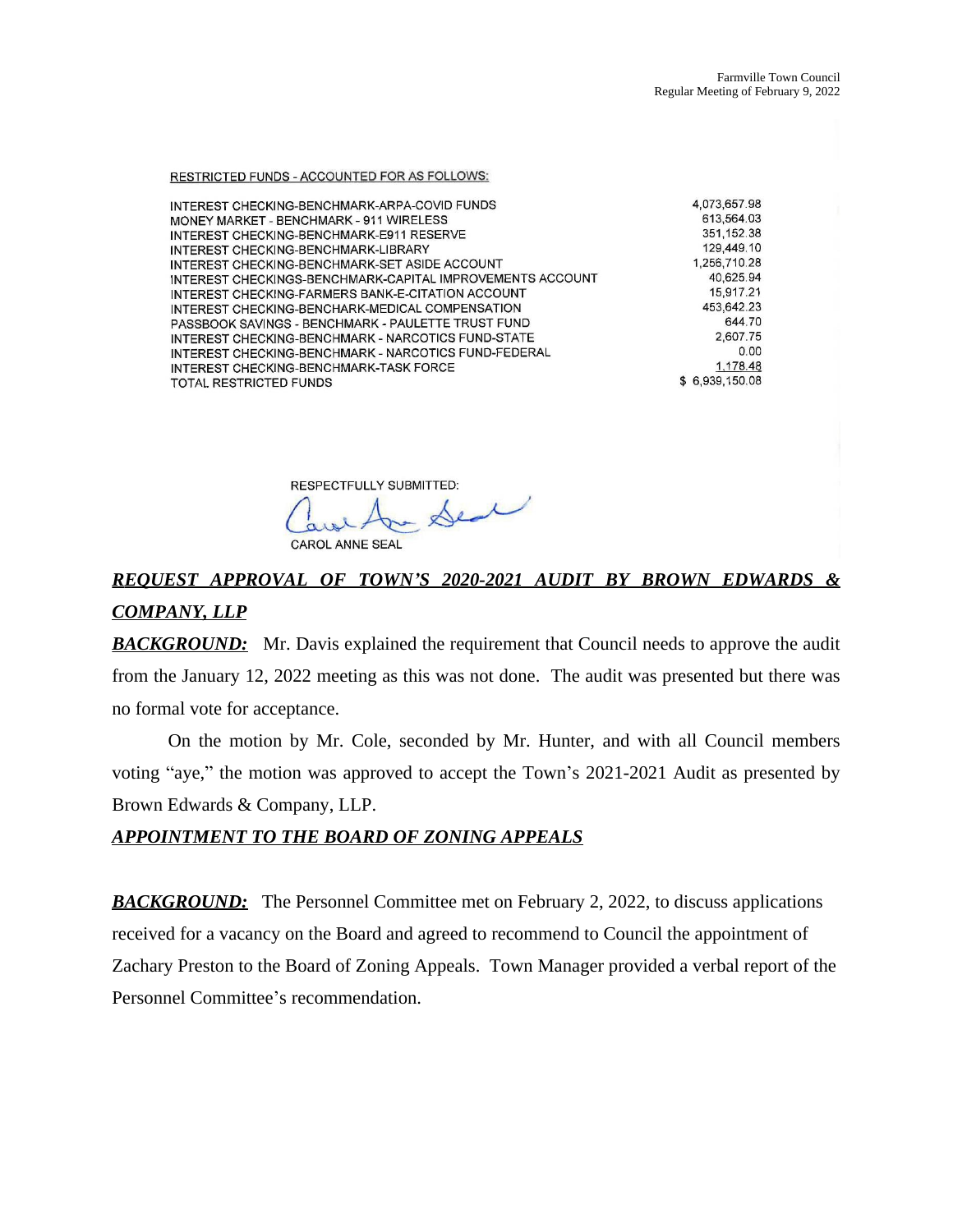On a motion by Mr. Hunter, seconded by Mrs. Amos, and with a recorded vote of Council members Hunter, Pairet, Reid, Vincent, Amos, Cole, and Dwyer voting "yes", the measure was passed to appoint Zachary Preston to the Board of Zoning Appeals.

#### *DISCUSSION OF COVID REVENUE LOSS/ARPA FUNDS*

*BACKGROUND:* Town Manager reported on a discussion from the February 2, 2022 Work Session that a new response was received from the Town's auditors about what was or was not allowed. There is a revenue loss of a little over \$800,000.00, and it could be used for incentive pay for employees who have continued their employment with the Town during the COVID pandemic. It was noted it is part of the total \$8 million that the Town will receive overall and that back in December 2021, an incentive payment was given to employees at that time and Council stated the issue would be revisited again. The topic is back before Council to see if there is any additional incentive pay from these ARPA funds.

Mayor noted a Special Meeting being held in December 2021, where \$1,000.00 per employee and \$500.00 for part time was awarded. The Town's auditor provided a presentation and would go back to calculate exactly the amount of revenue loss which is now reported to be above \$800,000.00. Mayor reported Council was provided the costs of giving \$1,000.00/\$500.00, and \$2,000.00/\$1,000.00 bonuses and asked what the pleasure of Council is as far as providing a \$1,000.00 or \$2,000.00 bonus.

Mr. Pairet made a motion that a \$1,000.00 bonus be provided at this time and then at the end of the year in December 2022, award a second \$1,000.00 bonus.

Mr. Cole inquired if the date would be June or December, noting the fiscal year runs from July 1 to June 30.

Mr. Pairet noted his reason and wanting to use the second thousand dollars for the next Christmas bonus instead of giving \$2,000.00 all at one time.

Mayor noted part of the previous discussion in December 2021, was that Prince Edward County gave its employees an amount of \$3,000.00.

Mrs. Amos reported on her suggestion made in December 2021, that the Town do the same as Prince Edward County and give \$3,000.00, so her motion is that Council give the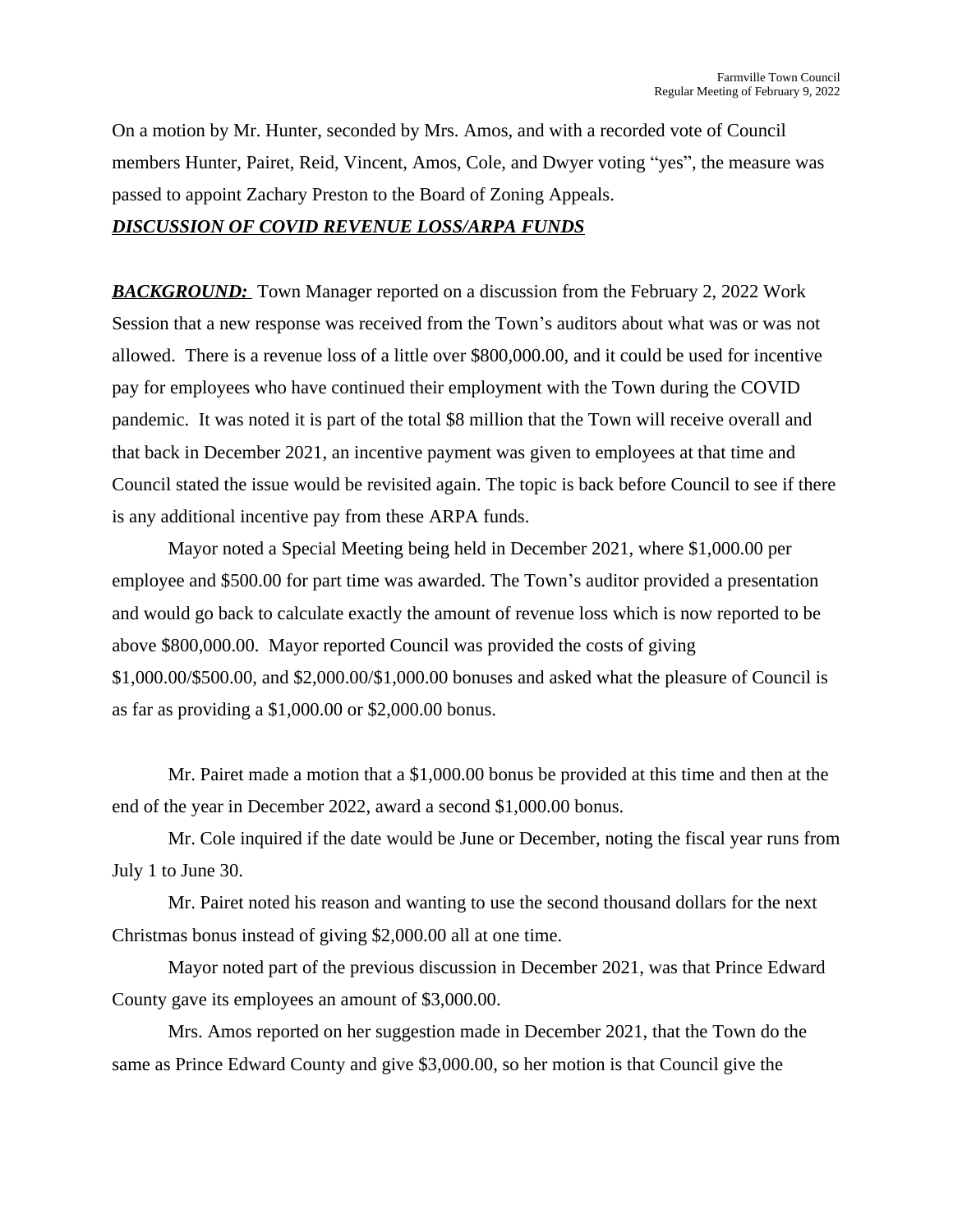incentive pay of \$2,000.00 right now as \$1,000.00 has already been given, seconded by Mr. Hunter.

Mayor noted procedurally we can't do that as we have a motion on the table, but not a second to that motion. We need to go back to the original motion which Mr. Pairet made, which was to give \$1,000.00 now and \$1,000.00 in December 2022, so there needs to be a second to vote on that motion. With no second being made, that motion then died.

Mrs. Amos then made a motion that \$2,000.00 incentive pay be given right now for the employees, to match what Prince Edward County gave which was \$3,000.00.

Mr. Cole noted the wording needs to be specific.

Mrs. Amos included in her motion, "and \$1,000.00 part-time."

Mrs. Amos' motion is \$2,000.00 full time and \$1,000.00 part time, Mr. Hunter seconded, with no further discussion and with Council members Reid, Vincent, Amos, Cole, Dwyer, and Hunter voting yes, and Council member Pairet voting no, the measure passed.

#### *FARMVILLE PLANNING COMMISSION'S 2021 ANNUAL REPORT*

Council was provided the report for informational purposes. Dr. John Miller, Chairman of the Farmville Planning Commission, was present and commented that he was grateful for Council allowing them to serve as an advisor of the town planning process and especially grateful for consideration of the additional funds to send the rest of our planning commissioners to the certified planning commissioner program. Mayor thanked Dr. Miller and the planning commissioners for their service and for the great job that they do.

#### *STANDING COMMITTEE REPORTS*

Finance and Ordinance Committee, Mr. Cole, Chairman - no report Public Safety Committee, Mr. Hunter, Chairman – no report Personnel Committee, Mr. Reid, Chairman – no report Infrastructure Committee, Mr. Pairet, Chairman – no report Parks/Recreations Committee, Mr. Vincent, Chairman – no report

#### *STAFF REPORTS*

Town Manager Davis referenced an email he sent to Council with a link to the *Guide to Local Redistricting for 2021* published by the Virginia Division of Legislative Services and thought it might be helpful as Council goes through the redistricting process. He also provided a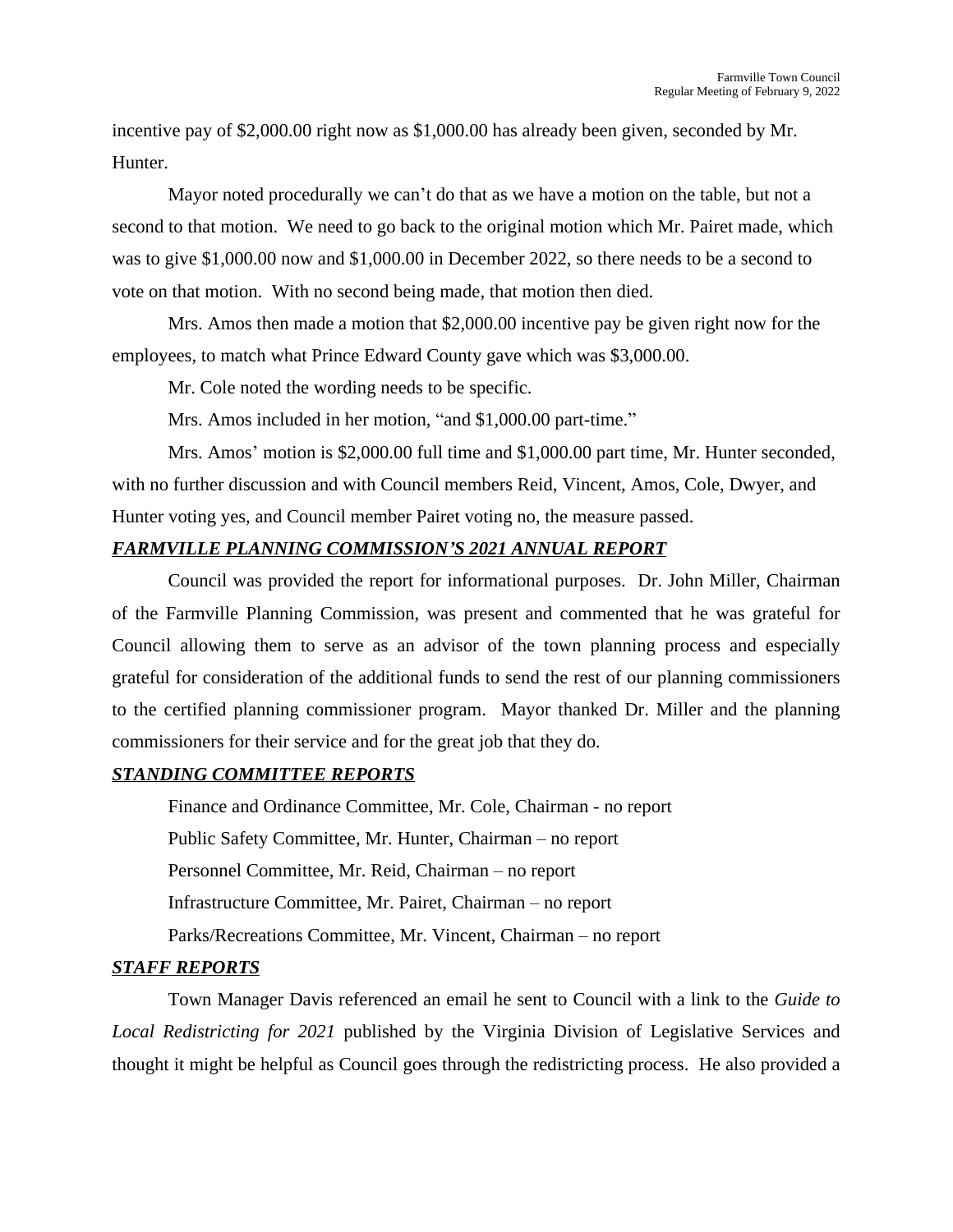new monthly report of what each department has done from the previous month which hopefully can serve as a snapshot of our organization and will be of benefit to Council.

Two upcoming public Open Houses for redistricting are being advertised in the newspaper and on social media: Tuesday, February 22, 2022, 6:00 PM - 7:30 PM at the Moton Museum Thursday, February 24, 2022, 6:00 PM- 7:30 PM at the Farmville Train Station

Mayor thanked Vice-Mayor Reid for standing in for him at the February 2, 2022 Work Session and noted from a review of the material that Ward B and Ward C are the two wards most impacted by the redistricting. Residents are encouraged to come out and see how the proposal may impact them. There also will be a Public Hearing scheduled prior to adopting any measures so there are three opportunities to be heard regarding the redistricting.

Chief Ellington provided reports on several cases: The two shootings that occurred in the Town within the last three months, one on Christmas Eve and one the past Sunday night where the Deputy was shot at; a Breaking and Entering that occurred early Tuesday morning at a local pharmacy on South Main Street in Farmville where a large amount of prescription drugs were stolen; and the burglaries that have occurred in several neighborhoods. Chief asked the citizens of the Town to be vigilant, lock your vehicles, and be aware of your surroundings. Information was provided on the private tip line, Tip 411, and noted the app can be downloaded on an Android phone or Apple iPhone with the anonymous tip going directly to the Farmville Police Department. Citizens may also call the 911 center and tell us what you see and Officers will be out to check it out.

Chief Ellington reported on and advised the students who were in attendance, of the Farmville Police Department's Annual Citizens Academy to be held March 3-April 28, 2022. To obtain an application, those interested can call him at 434-392-9259, and are also available on the Town's website. Mayor congratulated Chief Ellington and the Special Operations Team for what they've done in making some arrests on the recent cases so quickly.

Director of Public Works Robin Atkins provided a brief comment on the potential snow forecast.

#### *COMMENTS BY THE MAYOR AND MEMBERS OF TOWN COUNCIL*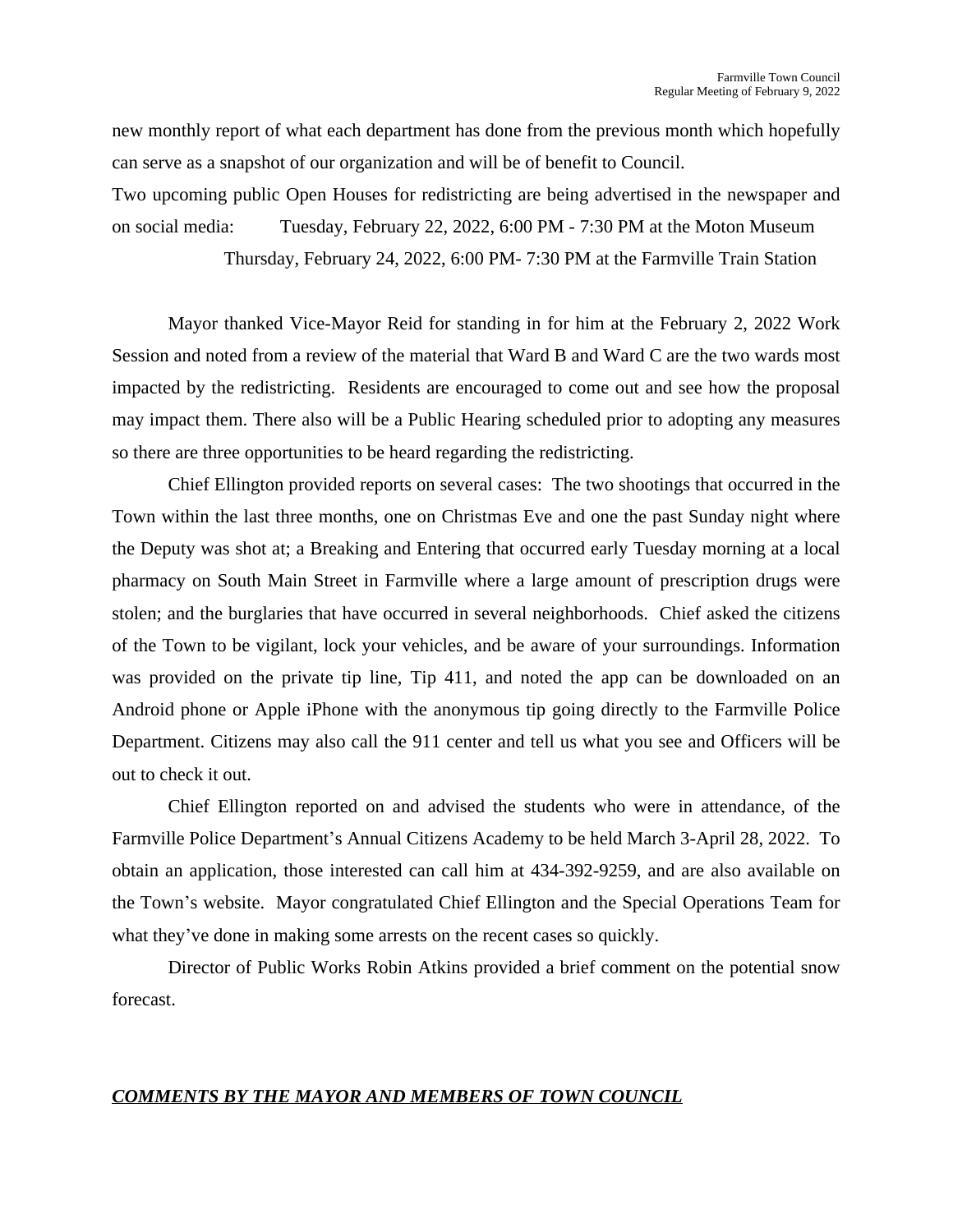Mr. Vincent provided a comment to the political science students in attendance, "Democracy is about participation and there is a seat at the table for everybody, so I encourage ya'll to step into the arena if the interest strikes you. Thanks for coming out."

Mr. Dwyer reported receiving a phone call from someone at Jesse's Way requesting that the Town look at the feasibility of a second streetlight. One light was placed previously, and they are asking we take another look. Mr. Dwyer noted this request to see if its something to be looked at in the future. Mayor noted this topic could be added to the infrastructure committee's agenda.

#### *CLOSED SESSION – SECTION 2.2-3711. A.1*

On the motion by Mr. Vincent, seconded by Mr. Hunter, and with all Council members voting "aye," Council convened in closed meeting pursuant to the Code of Virginia, in accordance with the provisions of paragraph A.1 of Section 2.2-3711, for the discussion of the vacant position of Finance Director.

After a five-minute break, the Council reconvened in closed session. Mayor noted after the closed session, no action will be taken.

#### **CERTIFICATION OF CLOSED MEETING**

WHEREAS, the Farmville Town Council has convened a closed meeting on this date pursuant to an affirmative recorded vote and in accordance with the provisions of the Virginia Freedom of Information Act; and

WHEREAS, Section 2.2-3712 of the Code of Virginia requires a certification by the Farmville Town Council that such closed meeting was conducted in conformity with Virginia law;

NOW, THEREFORE, BE IT RESOLVED that the Farmville Town Council hereby certifies that, to the best of each member's knowledge, only public business matters lawfully exempted from open meeting requirements by Virginia law were discussed in the closed meeting to which this certification resolution applies, and only such public business matters as were identified in the motion convening the closed meeting were heard, discussed or considered by the Farmville Town Council.

VOTE: Seven

MOTION: Vincent SECOND: Hunter

AYES: Cole, Hunter, Vincent, Pairet, Dwyer, Reid, and Amos

NOES: None